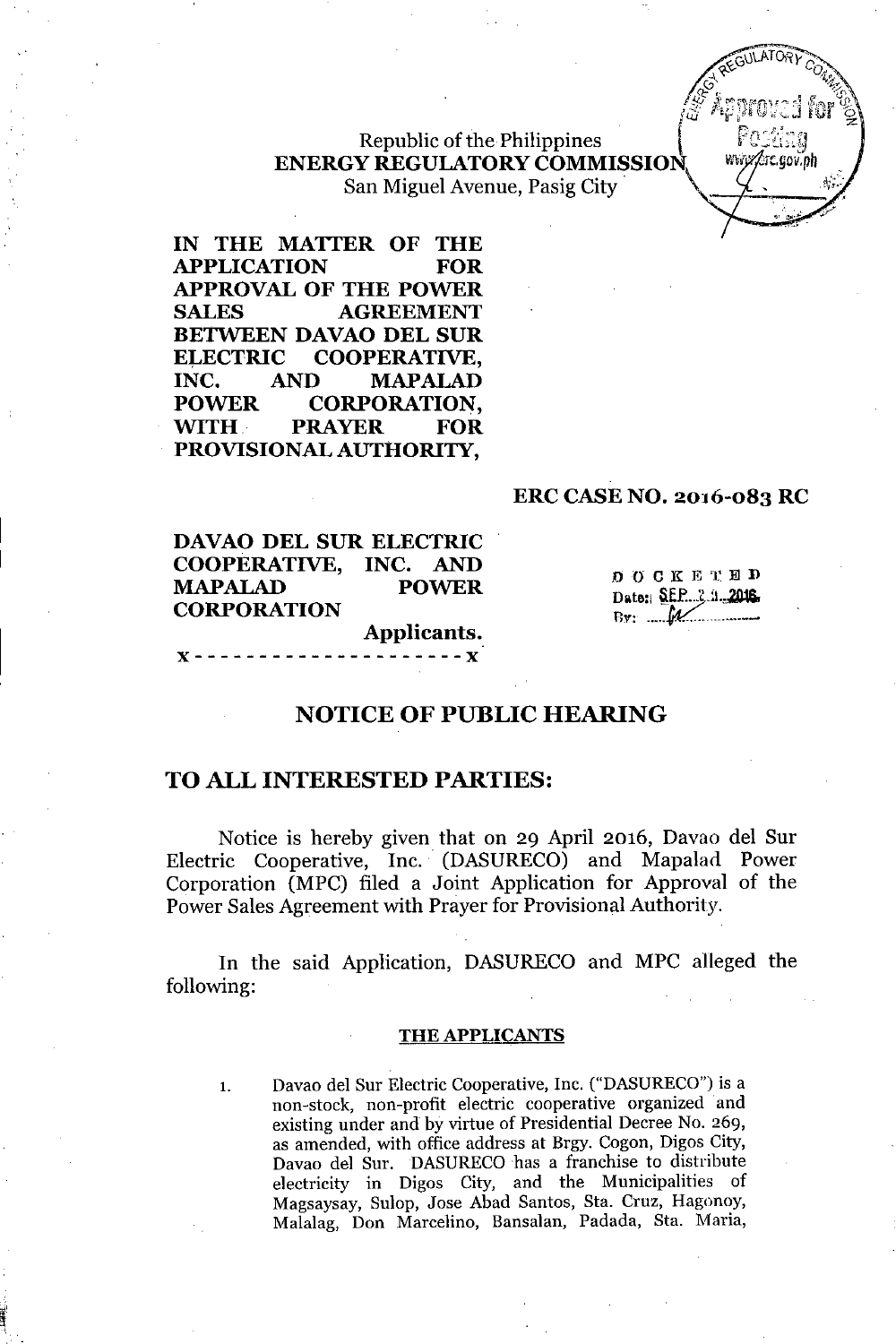Sarangani, Matanao, Kiblawan and Malita, all in the province of Davao del Sur.

2. Mapalad Power Corporation ("MPC") is a generation company duly authorized and existing under the laws of the Republic of the Philippines, with principal address at 4th Floor, Alphaland Southgate Tower, 2258 Chino Roces Ave. corner EDSA, Makati City.

Copies of MPC's Certificate of Incorporation, Articles of Incorporation, By-Laws, latest General Information Sheet and Audited Financial Statements for the year 2015 are attached hereto as Annexes "A" and series.

3. Joint Applicants may be served orders and other processes through their respective counsel.

#### NATURE OF THE APPLICATION

4. Pursuant to Rule 20 (B) of the ERC Rules of Practice and Procedure, approved by this Honorable Commission on 22 June 2006 in Resolution No. 38, Series of 2006, this Application is submitted to this Honorable Commission for its review and approval of the Power Sales Agreement ("PSA") dated 26 April 2016 between DASURECOand MPC.

A copy of the PSAis attached hereto as Annex "B."

#### COMPLIANCE WITH PRE-FILING REOUIREMENTS

5. In compliance with Rule 6 of the ERC Rules of Practice and Procedure, Joint Applicants have furnished the legislative bodies of each of the local government units where they principally operate a copy of the present Application with all its annexes and accompanying documents.

> The corresponding proofs of receipt are attached hereto as Annexes "C" and series.

6. Furthermore, Joint Applicants have caused the publication of the present Application in its entirety, excluding its annexes, in a newspaper of general circulation within DASURECO's franchise area.

> Copies of the newspaper and the corresponding affidavit of publication are attached hereto as Annexes "D" and "D-1," respectively.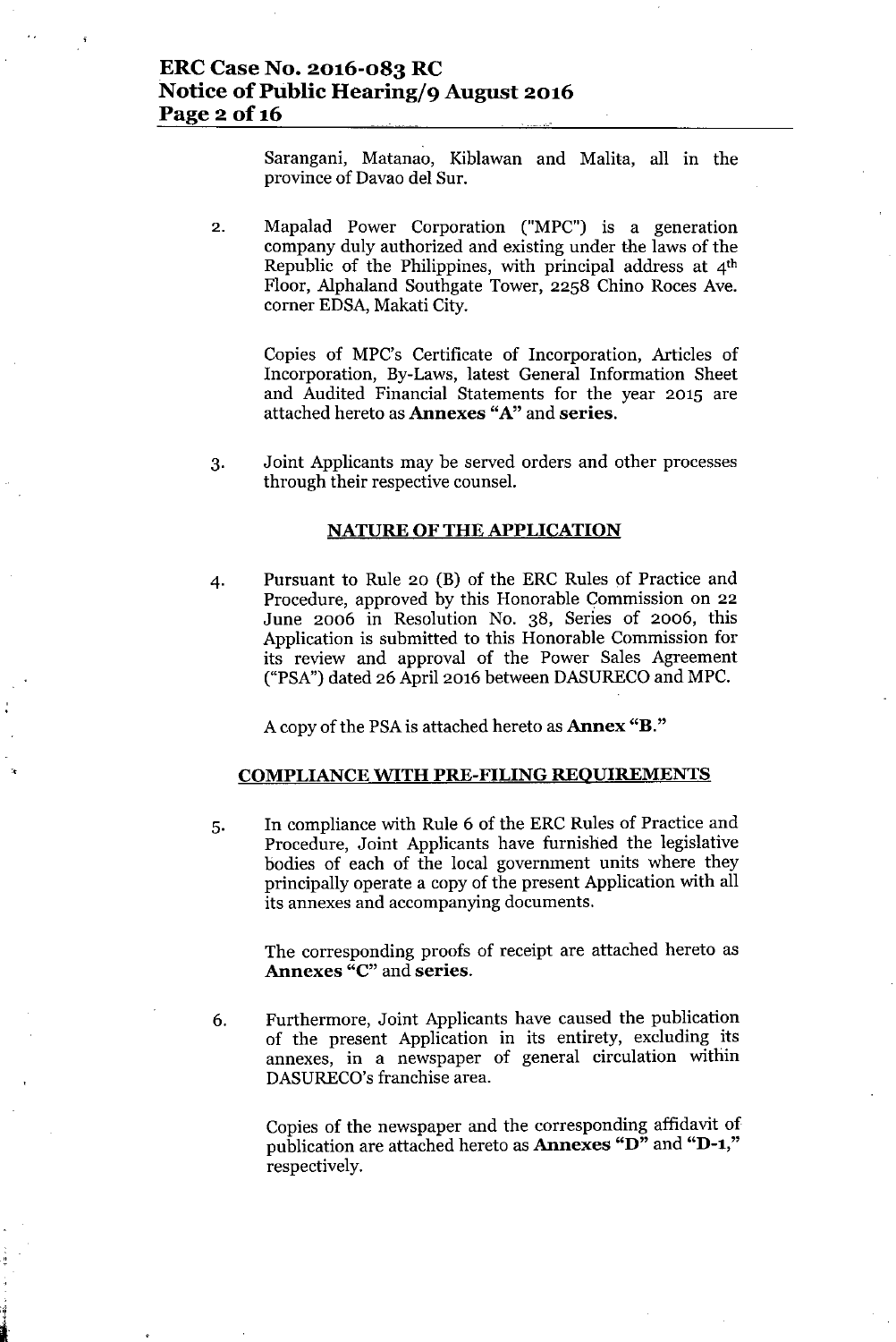#### STATEMENT OF FACTS

- 7. Shortage of Power Supply in the Mindanao Grid. The Mindanao Grid is currently facing a deficit in its power supply. The generating capacity in the Grid is no longer sufficient to meet the power requirements of Mindanao.
- 8. The insufficiency in the supply of electricity is further aggravated by the recent bombings of the transmission towers in Mindanao, which prevents the delivery of the electricity. Further, the El Niño Phenomenon currently being experienced by the country has drastically reduced the power supply in Mindanao, since it is heavily dependent on hydroelectric power.
- 9. As a result, various parts of Mindanao have suffered from significant power outages, adversely affecting local businesses and the daily lives of all electricity consumers.
- 10. Drastic Reduction in PSALM's Supply. In addition, the main power supplier in Mindanao significantly reduced its allocations to distribution utilities, further aggravating the power shortage.
	- 10.1. The Power Sector Assets and Liabilities Management Corporation ("PSALM"), which took over all the power generation assets of the National Power Corporation ("NPC") pursuant to Republic Act No. 9136, supplies the bulk of the power requirements of Mindanao. PSALM likewise supplies a significant portion of DASURECO's current power supply.
	- 10.2. However, PSALM has significantly reduced its firm supply commitments to distribution utilities in Mindanao, including DASURECO.
	- 10.3. NPC Certification. DASURECO has formally requested NPC for a certification on whether it will have available capacity and energy to supply DASURECO during the term of the PSA. NPC has not yet formally responded to such request.

A copy of the said request is attached hereto as Annex "E."

11. Necessity for Additional Power Supply. In order to ensure sufficient power supply to DASURECO's customers, the power requirements within the franchise area of DASURECO should be adequately covered by supply contracts.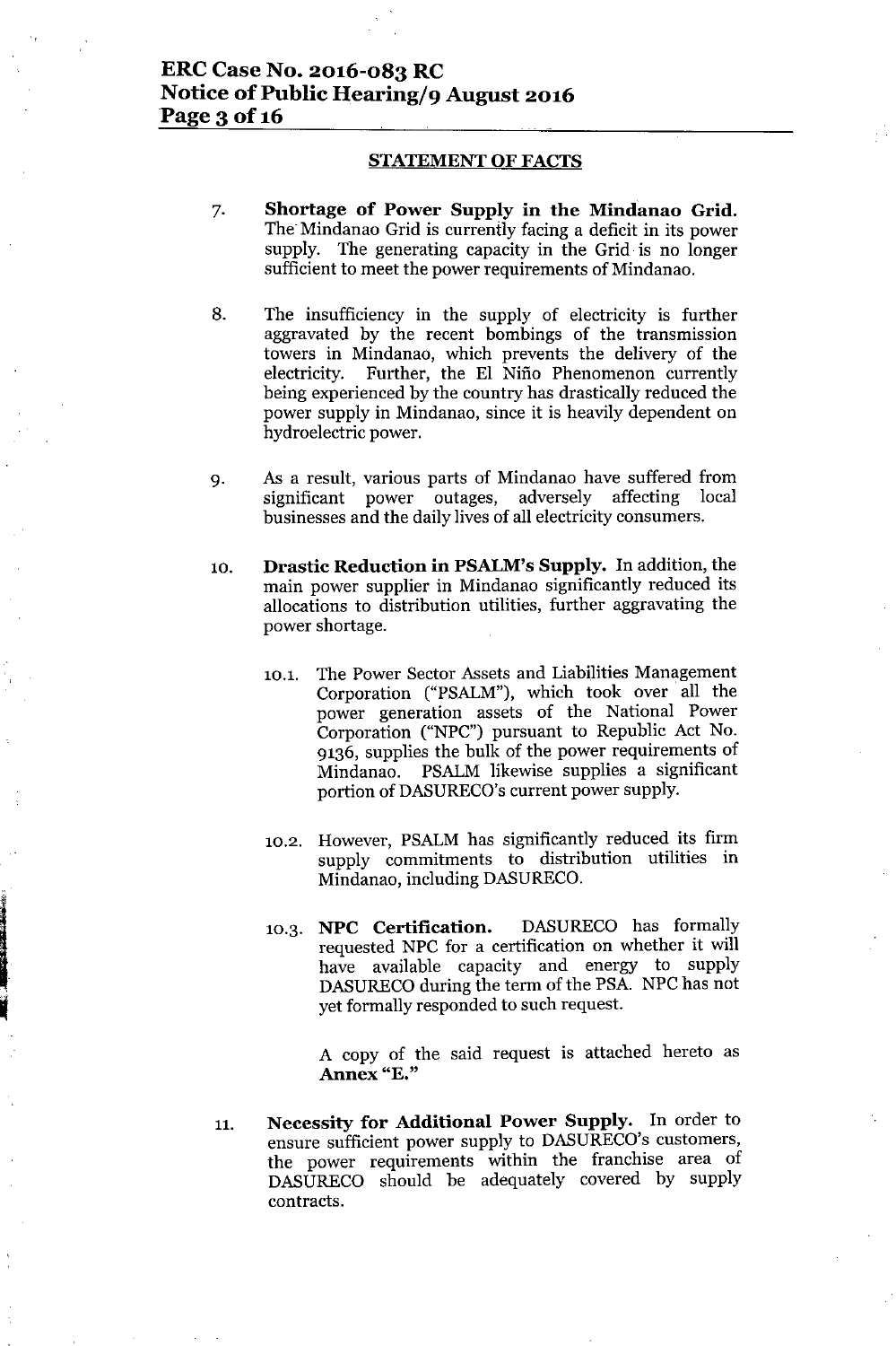# ERC Case No. 2016-083 RC Notice of Public Hearing/9 August 2016 Page 4 of 16

12. In addition to the reduction in supply from PSALM, the power demand in DASURECO's franchise area is expected to steadily increase. The expected increase is indicated in DASURECO's Distribution Development Plan ("DDP") and supply-demand projections.

Copies of DASURECO's DDP and supply-demand projections are attached to the Application as Annexes "F" and "G," respectively.

- 13. Procurement Process for Supply. Thus, DASURECO executed efforts to procure the appropriate power supply.
- 14. MPC offered to supply power to DASURECO from its 103 MW bunker C-fired diesel power generating plant located in Iligan City. DASURECO evaluated the offer and, as a result, it executed the PSA with MPC for the supply of power on a non-firm basis.

An affidavit supporting the foregoing is attached hereto as Annex "H."

- 15. Demand Side Management. DASURECO as regards demand side management is attached hereto as Annex "I." A certification from
- 16. Under the law, no contract for the supply of power can become legally effective unless approved by this Honorable Commission. Hence, this Joint Application.

# ABSTRACT OF THE POWER SALES AGREEMENT AND RELATED INFORMATION

17. The Generation Facilities. To supply power under the PSA, MPC shall operate and maintain a bunker C-fired diesel power station with a total net generating capacity of 103 MW, located in Sitio Mapalad, Barangay Dalipuga, Iligan City, Province of Lanao del Norte (the "MPC Power Plant").

J[ " .

> A brief description of the technical characteristics of the MPC Power Station is attached hereto as Annex "J."

18. The net heat rate of the MPC Power Station shall not be greater than 0.2464 kg/kWh at plant site condition of 32 deg. C ambient temperature, and is based on the Plant's use of bunker Cfuel oil with a density of 0.9855 kilogram/liter.

A copy of a certification on the Plant's net heat rate is attached hereto as Annex "K."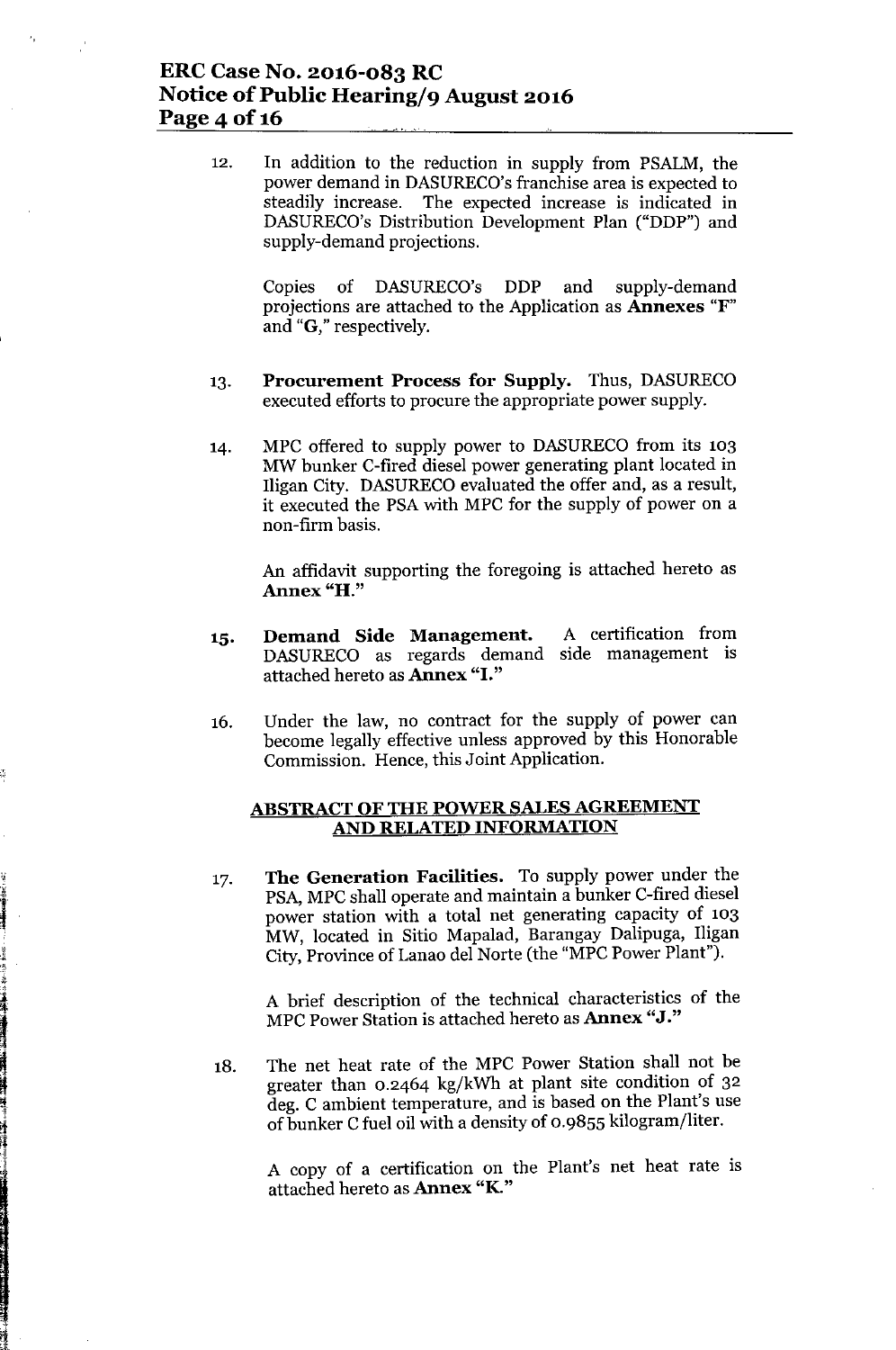#### 19. **Salient Features** of the **PSA.**

19.1. **Supply of Power Requirements.** Under the PSA MPC shall supply or cause to supply to DASURECO the Nominated Capacity and Dispatchable Energy, on a non-firm basis, upon the terms and subject to the conditions set out in the PSA.

 $\mathbb{R}^3$ 

- 19.2. MPC shall not be liable to DASURECO for any failure to deliver the Nominated Capacity and Dispatchable Energy and DASURECOshall not be liable to MPC for its inability or refusal to submit the Nominated Capacity.
- 19.3. In essence, if at any point, DASURECO has unserved power requirements, it may request MPC for supply, and MPC may, if it has available capacity, supply such requirements.
- 19-4. As it is a non-firm contract, DASURECO shall not be liable for any failure or refusal to request supply, neither shall MPC be liable for any failure to deliver the requested supply.
- 19.5. **Commencement of Supply.** The foregoing arrangement shall commence on the date designated by MPC to DASURECO in writing as the date on which the MPC Power Station is ready to commence supply.
- 19.6. **Term.** The term of supply and purchase under the PSA shall be for one (1) year from the Effective Date, unless otherwise earlier terminated in accordance with the PSA.
- 19.7. **Effective Date.** The obligations under the PSA shall become effective on the earlier of the date when the ERC shall have approved the PSA, or the date the ERC confirms in writing that DASURECO may purchase the Nominated Capacity and Dispatchable Energy from MPC.
- 20. **Purchased Power Rate.** For the supply of power by MPC, DASURECO shall pay the monthly payments based on the following formulae:

#### **I. Monthly Payments**

The Monthly Payments shall be paid to the Seller on a monthly basis in accordance with the following formula: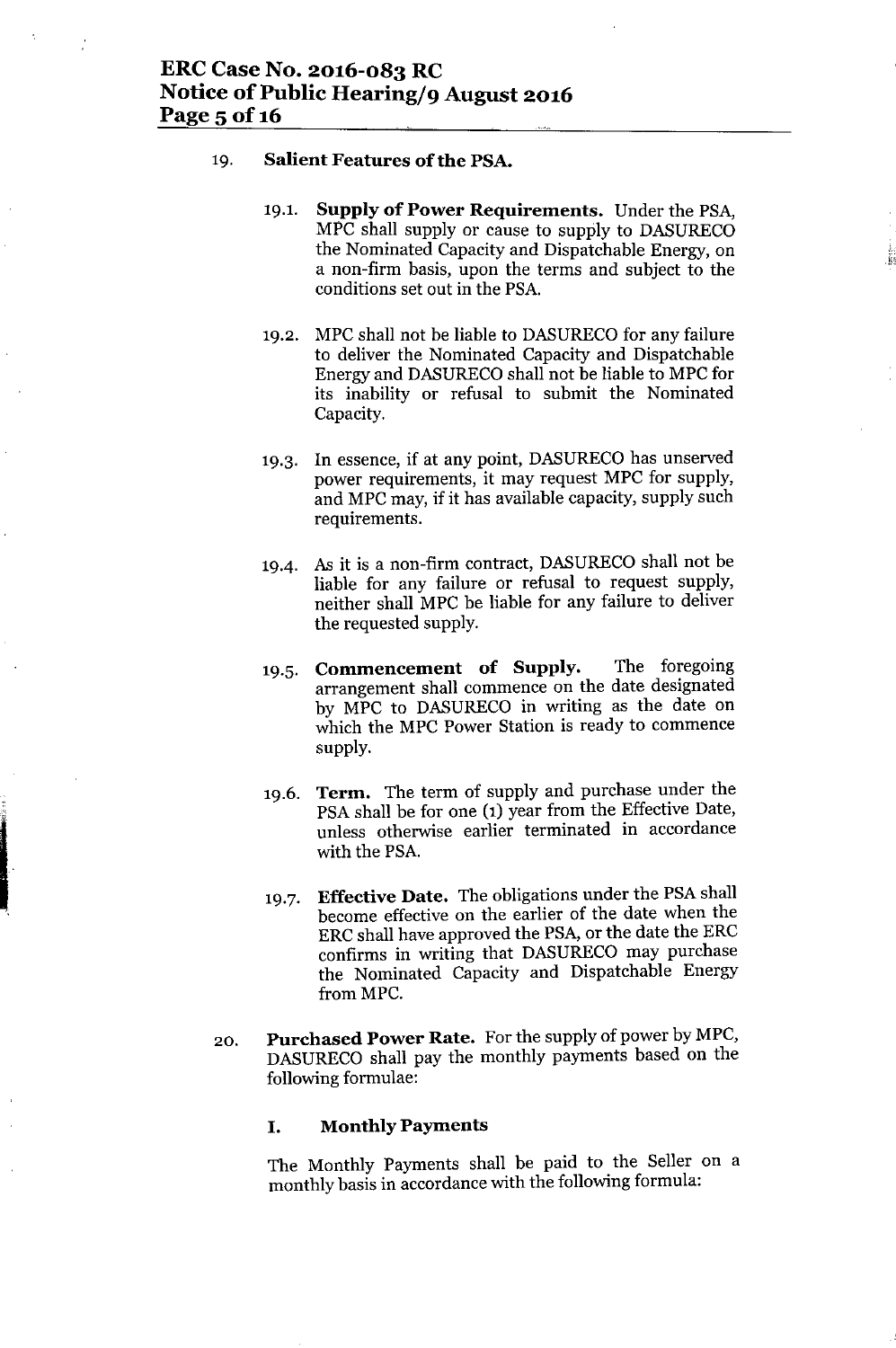# ERC Case No. 2016-083 RC Notice of Public Hearing/9 August 2016 Page 6 of 16

## *Monthly Payments = CRF* + *FOMF* + *VOMF* + *AFC* + SC + *Taxes*

where:

| $CRF =$                              | <b>Capital Recovery Fees</b>                                                                           |
|--------------------------------------|--------------------------------------------------------------------------------------------------------|
| $FOMF =$                             | <b>Fixed Operation and Maintenance Fee</b>                                                             |
| $VOMF =$                             | Variable Operation and Maintenance Fee                                                                 |
| <b>AFC</b><br>$\alpha = \frac{1}{2}$ | <b>Actual Fuel Cost</b>                                                                                |
| SC.<br>$=$<br>Taxes $=$              | <b>Start-Up Costs</b><br>Value-Added Tax, other applicable taxes and<br>government impositions, if any |

#### 1.1 Capital Recovery Fee (CRF)

CRF shall be computed as follows:

*CRF* = *CRFR x ED*

Where:

**In the company's company's company's company's company's company's company's company's company's company's company's company's company's company's company's company's company's company's company's company's company's comp** 

 $CRF =$ Capital Recovery Fee, in Pesos

 $CRFR =$ Php 250.18 (hours in the Billing Month)

 $ED =$ kWh delivered during the Billing Month

# 1.2 Fixed Operation & Maintenance Fee (FOMF)

The Fixed Operation and Maintenance Fee (FOMF) covers the operating and maintenance costs of the MPC Power Station. It shall be computed according to the following formula:

$$
FOMF = \left\{FOMR \times \left[\left(0.58 \times \frac{CPIn}{CPIo}\right) + \left(0.02 \times \frac{WPCn}{WPCo}\right) + \left(0.40 \times \frac{EUn}{EUo} \times \frac{FPPIn}{FPPIo}\right)\right]\right\} \times ED
$$

Where:

| $FOMF =$ | Fixed O&M Fee, in Pesos |  |  |  |  |
|----------|-------------------------|--|--|--|--|
|          | Php 217.62              |  |  |  |  |

$$
FORMR = \frac{1}{(\text{hours in the Billing Month})}
$$

 $ED =$ kWh delivered during the Billing Month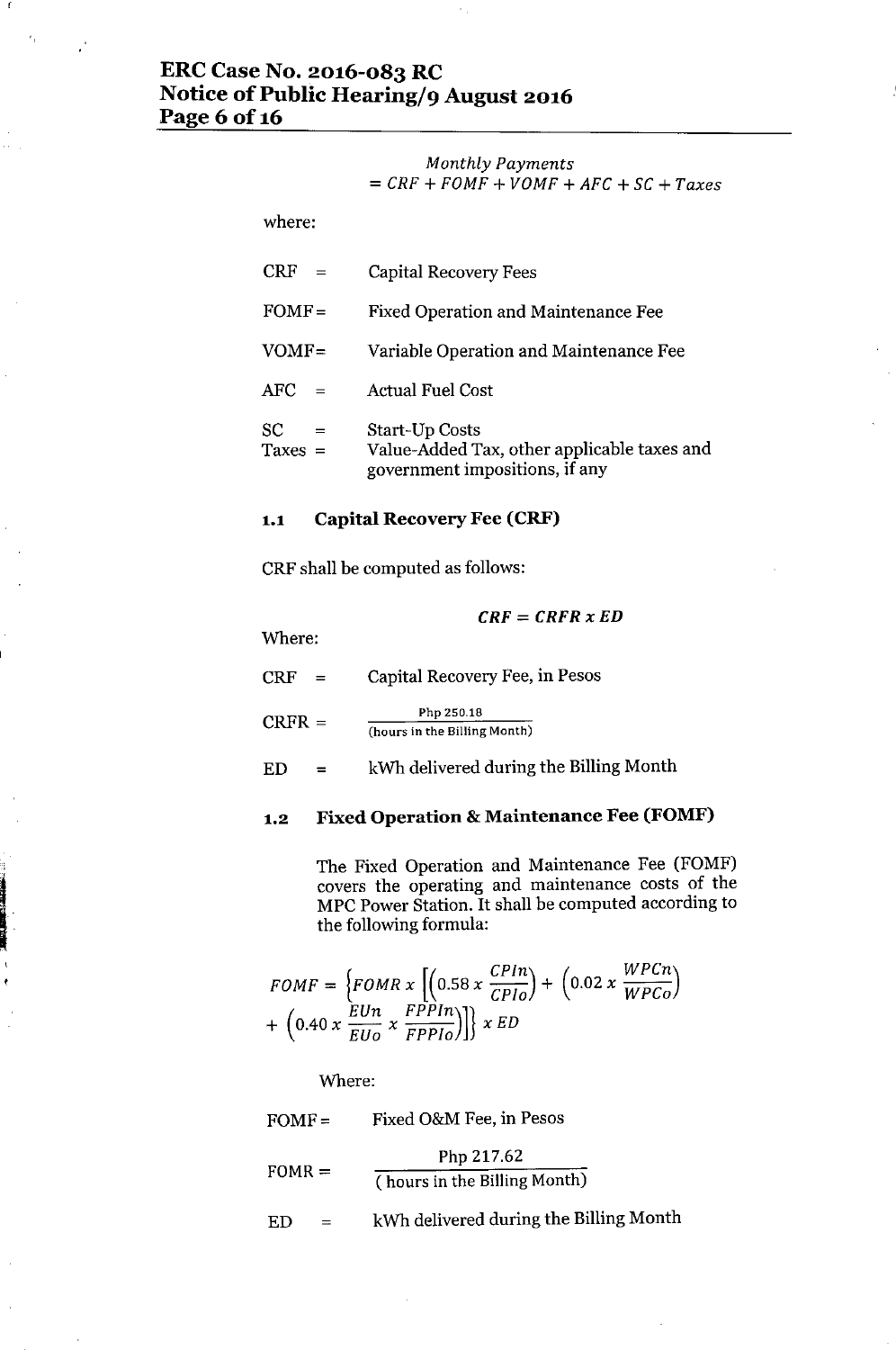# **ERCCase No. 2016-083 RC Notice** of Public **Hearing/9 August 2016** Page 7 of 16

| $CPIn =$  | Consumer Price Index for Metropolitan Manila<br>Area (National Capital Region), all items<br>published by NEDA/NSO for the period of<br>price determination |
|-----------|-------------------------------------------------------------------------------------------------------------------------------------------------------------|
| $CPI_0 =$ | Consumer Price Index for Metropolitan Manila<br>Area (Netional Cenital Begian) all items                                                                    |

- Area (National Capital Region), all items published by NEDA/NSO for June 2010 (at  $115.9, 2006 = 100$
- $WPCn=$ Wholesale Price Index for Mineral 'Fuels, Lubricants and Related Materials for the Philippines as published by NEDA/NSO for the period of price determination
- WPCo= Wholesale Price Index for Mineral Fuels, Lubricants and Related Materials for the Philippines as published by NEDA/NSO for June 2010 (at 518.2, 1998=100)
- $EUn =$ Euro-Peso Exchange Rate for the period of price determination as published by Bangko Sentral ng Pilipinas
- $EUo =$ Euro-Peso Exchange Rate for June 2010 (at P56.591O/ 1Euro) as published by Bangko Sentral ng Pilipinas
- $FPPIn =$ Finland Producers' Price Index for Manufacturing for the period of price determination as published in the International Financial Statistics of IMF
- $FPPI<sub>0</sub> =$ Finland Producers' Price Index for Manufacturing for June 2010 (at 108.5) as published in the International Financial Statistics of IMF

# **1.3 Variable Operation & Maintenance Fee (VOMF)**

The Variable Operation and Maintenance Fee (VOMF) covers the cost of the use of, among other items, chemicals, lubricants and spare parts, that are directly related to the generation of the MPC Power Station. It shall be computed according to the following formula:

$$
VOMF = \left\{ VOMFR \times \left[ \left( 0.10 \times \frac{CPIn}{CPIo} \right) + \left( 0.60 \times \frac{WPCn}{WPCo} \right) \right. \right. \\ + \left. \left( 0.30 \times \frac{EUn}{EUo} \times \frac{FPPIn}{FPPIo} \right) \right\} \times ED
$$

Where:

L<br>I Bernard Banderstein<br>I Bernard Banderstein

 $\mathcal{I}$ 

-i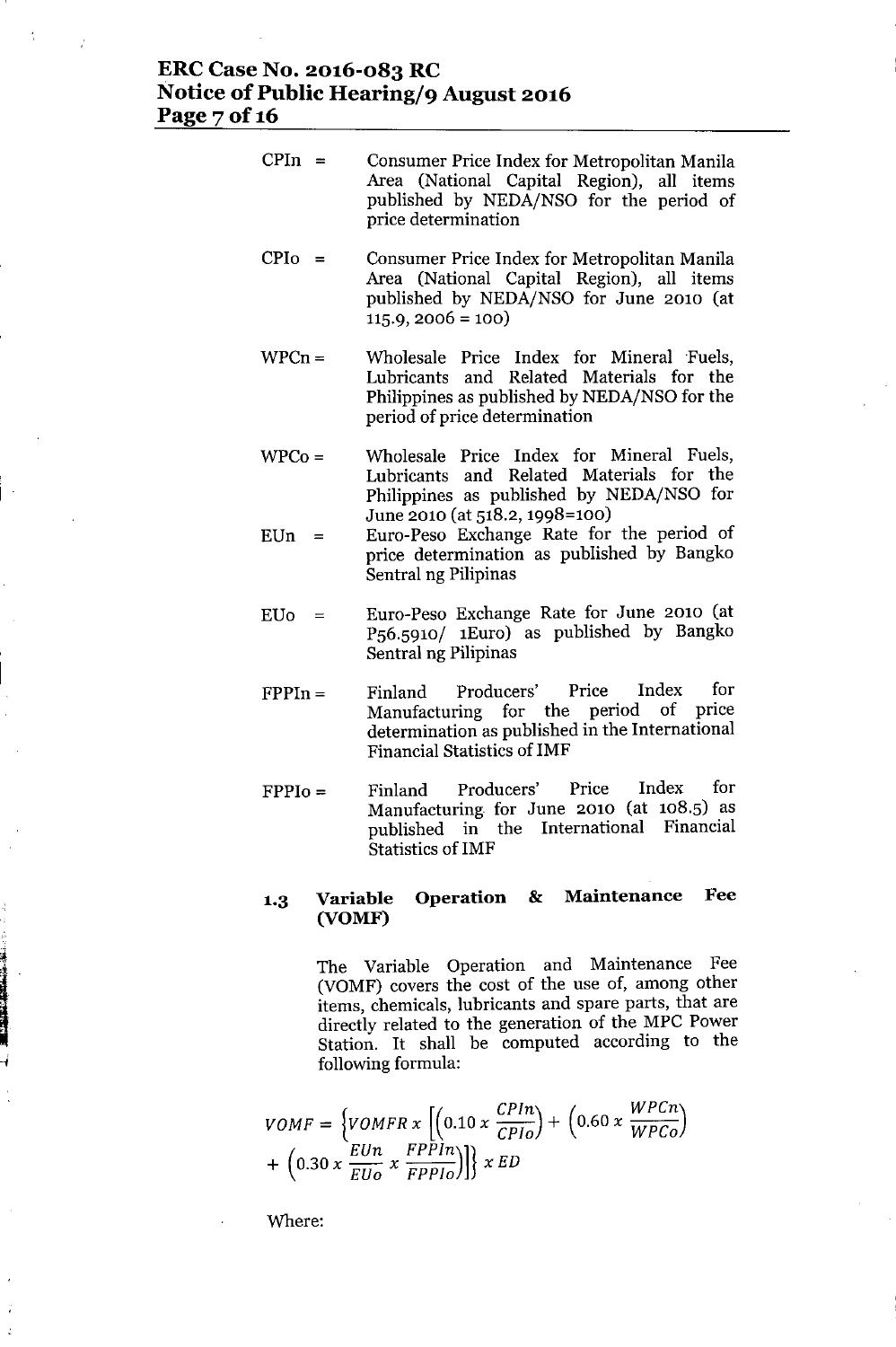# **ERCCase No. 2016-083 RC Notice** of Public **Hearing/9 August 2016 Page 8 of 16**

 $\mathbf{I}$ 

|                            | <b>VOMF</b>  | $=$ | Variable O&M Fee, in Pesos                                                                                                                                            |  |
|----------------------------|--------------|-----|-----------------------------------------------------------------------------------------------------------------------------------------------------------------------|--|
|                            | <b>VOMFR</b> | $=$ | Variable<br>O&M Fee Rate<br>Php<br><sub>of</sub><br>$0.17$ /kWh                                                                                                       |  |
|                            | ED           | $=$ | kWh delivered during the Billing Month                                                                                                                                |  |
|                            | CPIn         | =   | Consumer Price Index for Metropolitan<br>Manila Area (National Capital Region),<br>all items published by NEDA/NSO for<br>the period of price determination           |  |
|                            | <b>CPIo</b>  | $=$ | Consumer Price Index for Metropolitan<br>Manila Area (National Capital Region),<br>all items published by NEDA/NSO for<br>June 2010 (115.9, 2006 = 100)               |  |
|                            | EUn          | $=$ | Euro-Peso Exchange Rate for the period<br>of price determination as published by<br>Bangko Sentral ng Pilipinas                                                       |  |
|                            | <b>EUo</b>   | =   | Euro-Peso Exchange Rate for June 2010<br>(at $P_56.5910/$ 1 Euro) as published by<br>Bangko Sentral ng Pilipinas                                                      |  |
|                            | FPPIn        | $=$ | Finland Producers' Price Index for<br>Manufacturing for the period of price<br>determination as published in the<br>International Financial Statistics of IMF         |  |
|                            | FPPIo        | $=$ | Finland Producers' Price Index for<br>Manufacturing for June 2010 (at 108.5)<br>as published in the International<br>Financial Statistics of IMF                      |  |
|                            | WPCn         | $=$ | Wholesale Price Index for Mineral Fuels,<br>Lubricants and Related Materials for the<br>Philippines as published by NEDA/NSO<br>for the period of price determination |  |
| - 「『『『『『『『『』』<br>『『『『『『『』』 | <b>WPCo</b>  | $=$ | Wholesale Price Index for Mineral Fuels,<br>Lubricants and Related Materials for the<br>Philippines as published by NEDA/NSO<br>for June 2010 (at 518.2)              |  |
|                            | 1.4          |     | <b>Actual Fuel Cost (AFC)</b>                                                                                                                                         |  |

The Actual Fuel Cost (AFC) is the fee paid to the Seller as payment for the procurement and delivery of the fuel oil (Bunker C) used in the operation of the MPC Power Station. The Actual Fuel Cost shall be computed as follows: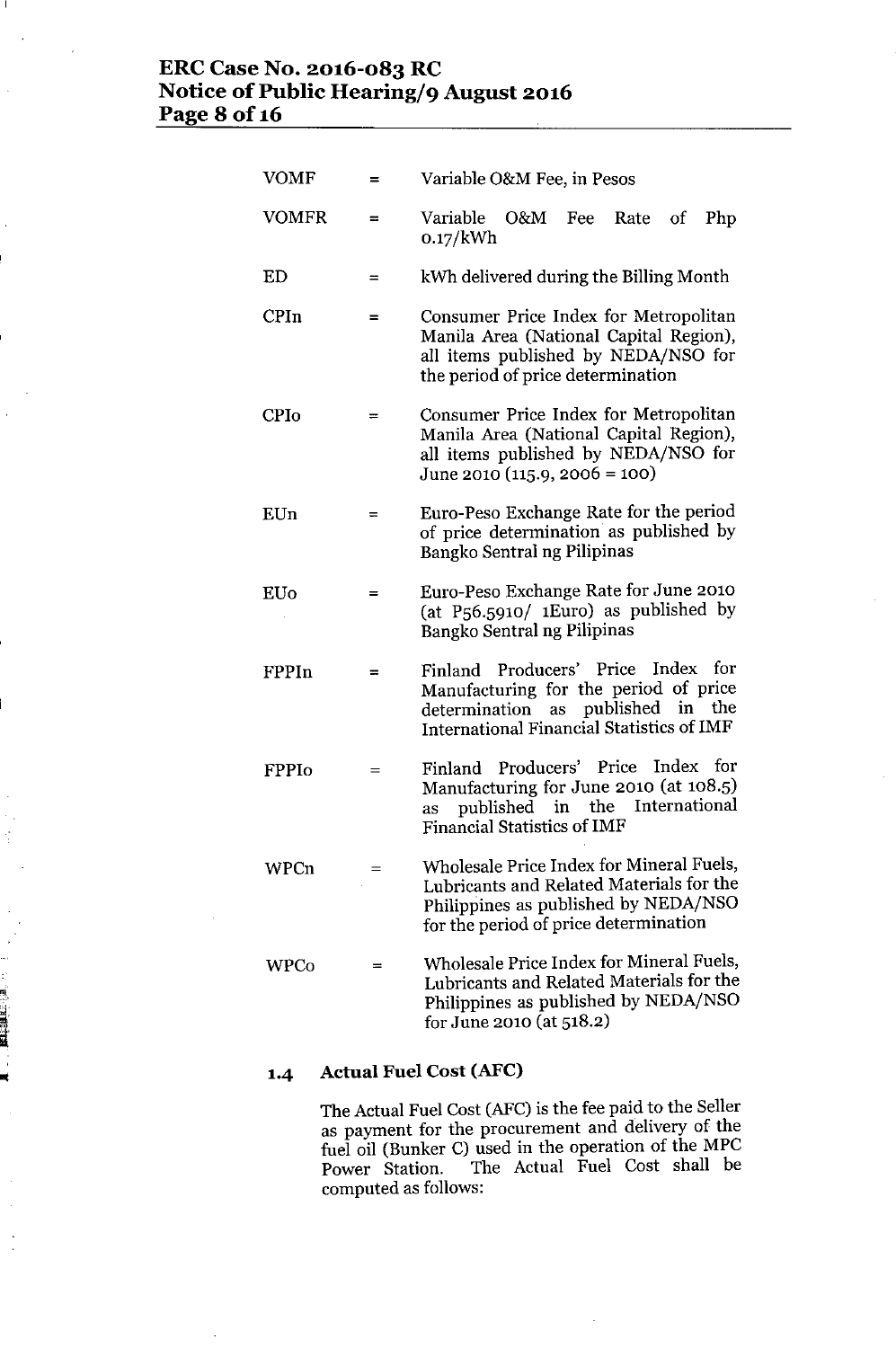$$
AFC = FC \times EC \times ED
$$

Where:

- FC  $=$ Fuel Cost; The average MOPS price of Bunker C Fuel Oil/Heavy Fuel Oil (HFO) deliveries during the period of price determination in Peso/liter
- EC = Efficiency Cap; 0.2464 kg/kwh 0.9855 kg/liter
- ED Energy Delivered, kwh  $=$

#### **1.5 Start-Up Costs (SC)**

The Buyer, on a pro rata basis of the capacity of the MPC Power Station allocated to the Buyer, shall pay the Seller Start-Up Costs for the cost of starting up the MPC Power Station after a period of shutdown due to any reason attributable to all the buyers of the Seller. The Start-Up Costs shall be computed based on the prevailing price of diesel fuel at the time of the Start Up and paid in accordance with the following:

SC = *(No. of Cold Start ups x* <sup>600</sup> *liters x price of Diesel per liter) + (N* o. *of Warm Start ups x* 300 *liters x price of Diesel per liter)*

| Type of Start-Up                                  | Liters of Diesel Fuel |  |
|---------------------------------------------------|-----------------------|--|
| Cold Start-up (more than 10 hours<br>of shutdown) | 600                   |  |
| Warm Start-up (less than 10<br>hours of shutdown) | 300                   |  |

#### **1.6 Value Added Tax**

.J I

 $\frac{1}{\mathbf{H}_\mathrm{c}}$  .

I

The relative Value Added Taxes ("VAT") of the above fee payments 12% shall be computed as follows:

*VAT* = *(CRF* + *FOMF* + *VOMF* + *AFC* + *SC) x 0.12*

For reference, a sample computation of the rate is contained in Schedule Cof the PSA.

20.1. **Basis for indexation.** As indicated in the formulas above, the monthly fees to be paid by DASURECO are subject to adjustments based on various indices.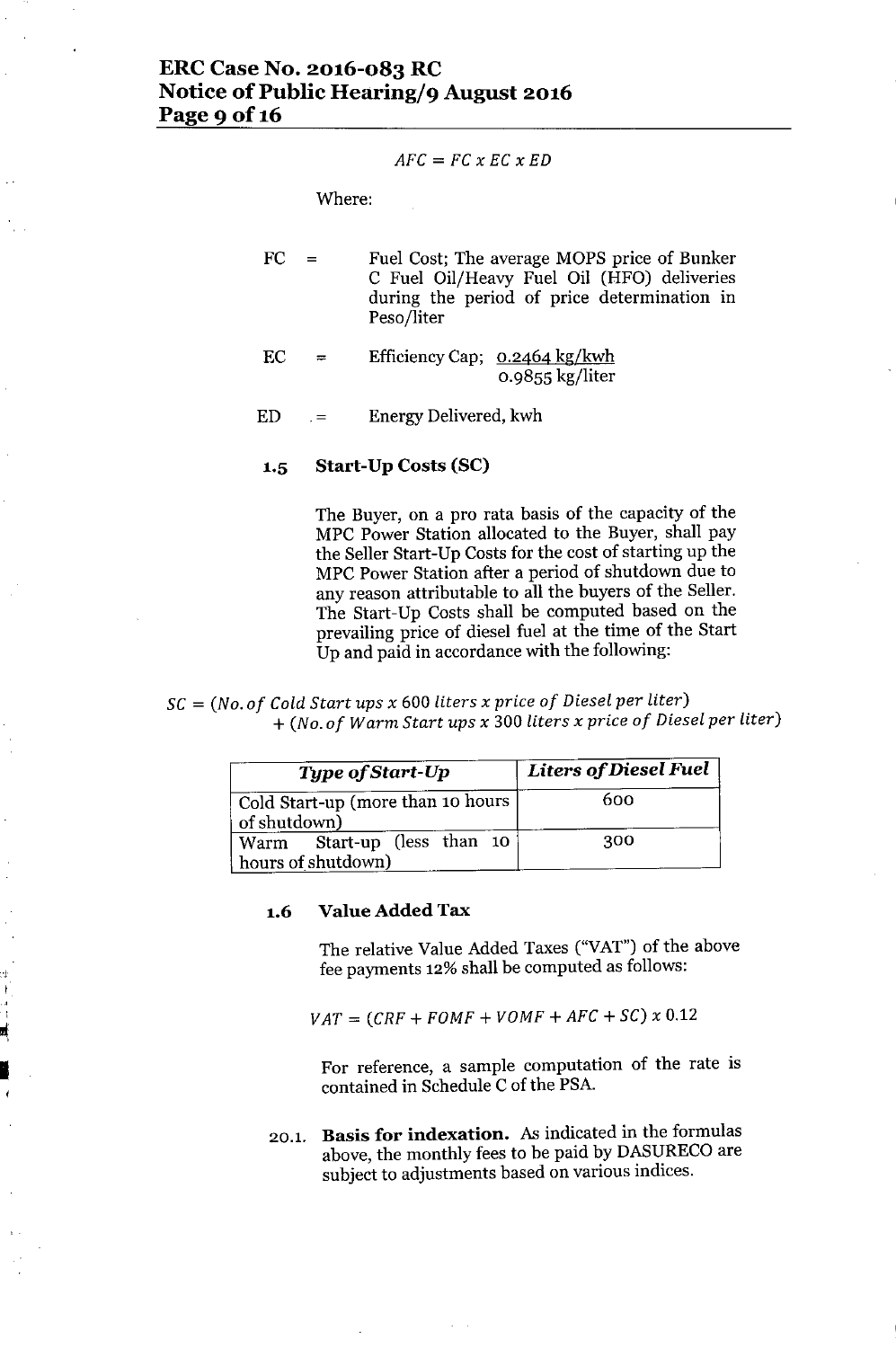# ERC Case No. 2016-083 RC Notice of Public Hearing/9 August 2016 Page 10 of 16

20.2. The components of the Operation and Maintenance Fees representing foreign currency-denominated costs are adjusted based on the foreign exchange rate and the appropriate foreign price indices; those representing local costs are adjusted based on local price indices. The Actual Fuel Costs vary based on the applicable fuel cost index.

J

20.3. Financial Model. A copy of MPC's financial model for the tariff is attached hereto as Annex "L." As discussed below, the financial model is the subject of a Motion for Confidential Treatment of Information.

#### 21. Sources of Funds/Financial Plans.

- 21.1. Debt Equity Ratio. The project was funded through loans and equity, with a debt-equity ratio of 68:32. For the costs of an additional unit brought back to the MPC Power Station, the debt-equity ratio is 70:30.
- 21.2. Project Cost. The total project cost for the MPC Power Plant as of March 2014 is P1.456 billion.

A breakdown of the said total project cost is attached hereto as Annex "M." For reference, a comparison between the said total project cost and earlier project cost totals. used to compute the tariff is attached hereto as **Annex "M-l."**

- 21.3. Annual Interest. MPC's actual interest cost is  $6.5\%$  p.a.
- 21.4. Computation of Weighted Average Cost of Capital. The nominal pre-tax Weighted Average Cost of Capital ("WACC") of the project is  $12.38\%$ .

A computation of the WACC is attached hereto as Annex "N."

#### 22. Cash Flow.

I. , . 22.1. Breakdown of Operating and Maintenance Expenses. A breakdown of the projected operating expenses is attached hereto as Annex "O." For reference, a comparison between MPC's updated and previous projected fixed operating expenses is attached hereto as Annex "O-1."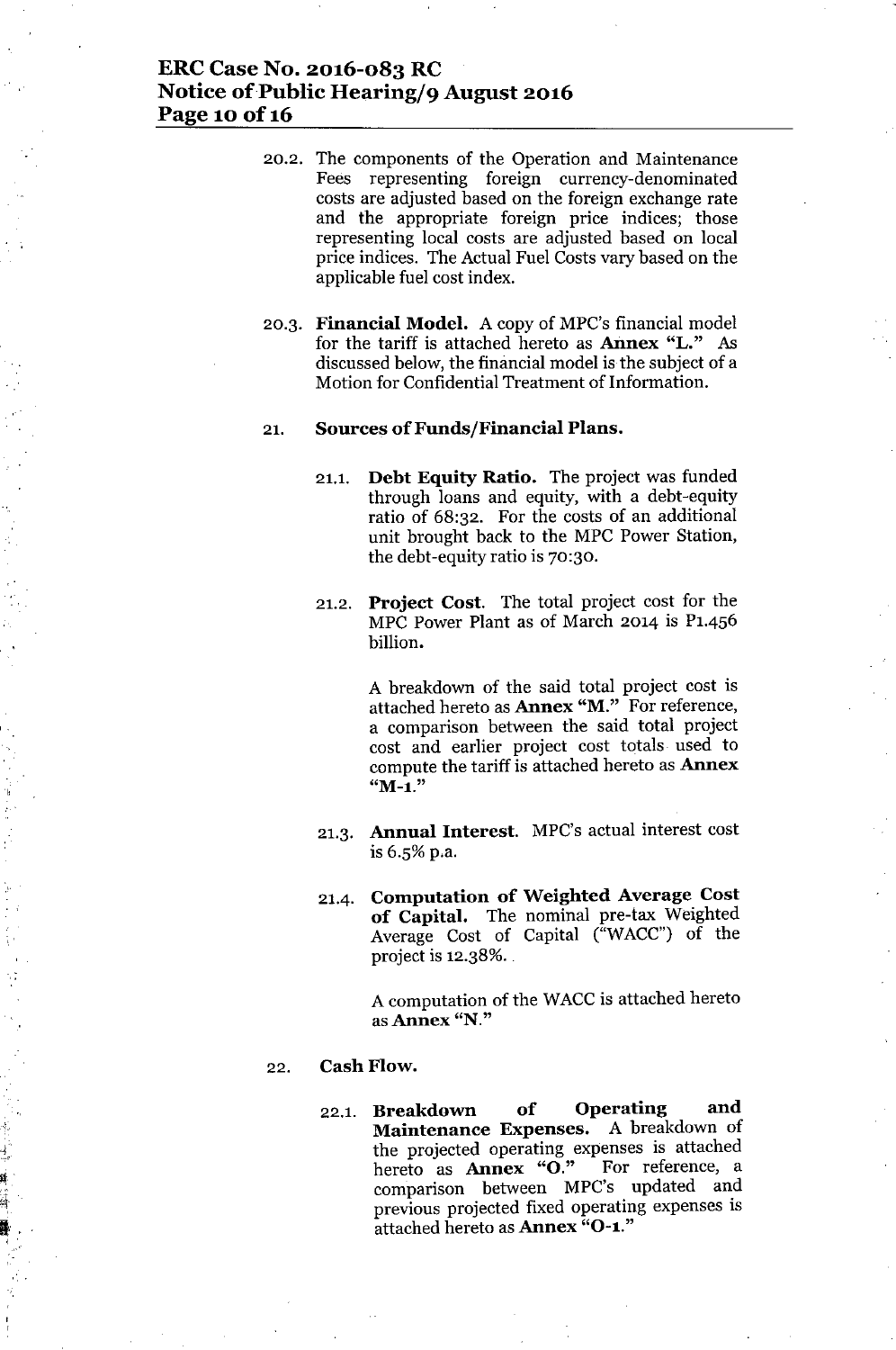# **ERC Case No. 2016-083 RC Notice** of Public **Hearing/9 August 2016 Page 11 of 16**

23. **Fuel supply. In** order to ensure the supply of fuel for the operations of the MPC Power Plant, MPC solicited offers from reputable suppliers in the area, and has contracted with the supplier which offered the best terms.

A discussion of the fuel procurement process and a copy of the fuel supply agreement are attached hereto as **Annexes** "P" and **"P-l,"** respectively.

24. **Environmental Compliance Requirements.** The Office of the President of the Republic of the Philippines previously approved the exemption of the MPC Power Plant from the requirement of an environmental compliance certificate. Nevertheless, the MPC Power Plant will be operated responsibly in accordance with good utility practice and in accordance with all relevant laws and regulations, including environmental laws.

> Copies of documents evidencing such exemption are attached hereto as **Annex** "Q" and **series.**

25. **DOE Certification.** The Department of Energy ("DOE") has certified that the capacity of the MPC Power Plant is consistent with the DOE's Power Development Plan.

> A copy of the said certification is attached hereto as **Annex** "R."

26. **Certificate of Compliance.** This Honorable Commission has issued a certificate that the Applicant MPC is authorized to operate the MPC Power Plant.

I.'I

A copy of the Certificate of Compliance is attached hereto as **Annex** "S."

#### **RATE IMPLICATIONS OF THE POWER SALES AGREEMENT**

27. In order to determine the impact of the implementation of the PSA on DASURECO's generation costs, an analysis was conducted taking into consideration DASURECO's projected demand and available supply from other suppliers.

> A copy of the said analysis is attached hereto as **Annex** "T."

28. The procurement of additional supply from MPC will help provide much needed peaking power to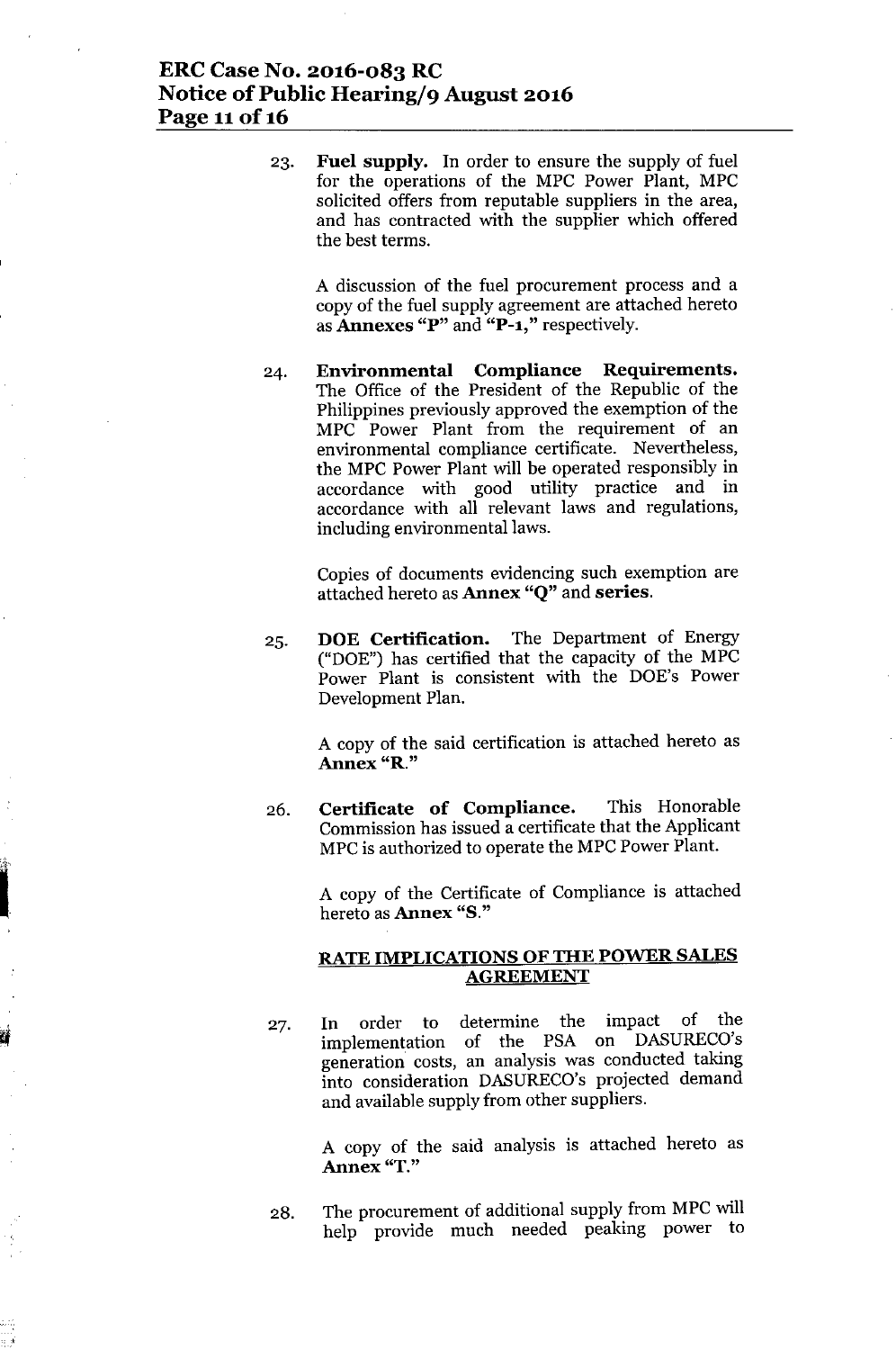DASURECO and, based on the analysis, will result in an upward adjustment of Php O.2913/kWh in DASURECO's total generation costs.

29. The results of the said analysis are summarized in the table below.

| <b>Supplier</b>                                       | Percentage<br><b>Share</b> | Energy (kWh)  | <b>Amount (PhP)</b> |  |  |  |  |  |
|-------------------------------------------------------|----------------------------|---------------|---------------------|--|--|--|--|--|
| <b>Scenario 1: Average generation mix without MPC</b> |                            |               |                     |  |  |  |  |  |
| <b>FDC</b>                                            | 29.88%                     | 8,760,000.00  | 58,701,780.00       |  |  |  |  |  |
| <b>TSI</b>                                            | 24.90%                     | 7,300,000.00  | 35,177,190.00       |  |  |  |  |  |
| TUDAYA 2                                              | 6.82%                      | 2,000,000.00  | 12,045,386.74       |  |  |  |  |  |
| TMI                                                   | 17.93%                     | 5,256,000.00  | 20,756,275.20       |  |  |  |  |  |
| <b>MPI</b>                                            | 20.47%                     | 6,003,000.00  | 49,898,715.00       |  |  |  |  |  |
| Total:                                                | $-100.00\%$                | 29,319,000.00 | 176,579,346.94      |  |  |  |  |  |
| <b>Generation rate:</b>                               | Php 6.0227/kWh             |               |                     |  |  |  |  |  |
| Scenario 2: Average generation mix with MPC           |                            |               |                     |  |  |  |  |  |
| <b>FDC</b>                                            | 29.88%                     | 8,760,000.00  | 58,701,780.00       |  |  |  |  |  |
| <b>TSI</b>                                            | 24.90%                     | 7,300,000.00  | 35,177,190.00       |  |  |  |  |  |
| TUDAYA 2                                              | 6.82%                      | 2,000,000.00  | 12,627,917.22       |  |  |  |  |  |
| TMI                                                   | 17.93%                     | 5,256,000.00  | 20,756,275.20       |  |  |  |  |  |
| <b>MPC</b>                                            | 14.43%                     | 4,230,000.00  | 33,992,725.00       |  |  |  |  |  |
| <b>MPI</b>                                            | 6.05%                      | 1,773,000.00  | 23,863,065.00       |  |  |  |  |  |
| Total:                                                | 100.00%                    | 29,319,000.00 | 185,118,952.42      |  |  |  |  |  |
| <b>Generation rate:</b>                               |                            |               | Php 6.3140/kWh      |  |  |  |  |  |
| Impact:                                               |                            |               |                     |  |  |  |  |  |
| Scenario 1                                            |                            |               | Php 6.0227/kWh      |  |  |  |  |  |
| Scenario 2                                            |                            |               | Php 6.3140/kWh      |  |  |  |  |  |
| Impact:                                               |                            |               |                     |  |  |  |  |  |
| Generation Costs Increase/(Decrease)                  | Php 0.2913/kWh             |               |                     |  |  |  |  |  |

Assumptions and notes:

- 1. VAT is excluded.
- 2. Total energy is the average of the forecasted monthly energy for the year 2017.
- 3. FDCand TSI are assumed at 100% Load Factor.
- 4. Energy from Tudaya 2 is the average monthly energy delivered. The rate applied is based on the applicable Feed-in-Tariff.
- 5. Energy from TMI is assumed using 60.00% load factor.
- 6. Energy from MPI is the quantity needed to cover the supply deficit.
- 7. Fuel price for MPI is at Php 21.00/liter.
- 8. Fuel price for MPC is at Php 7.21/liter.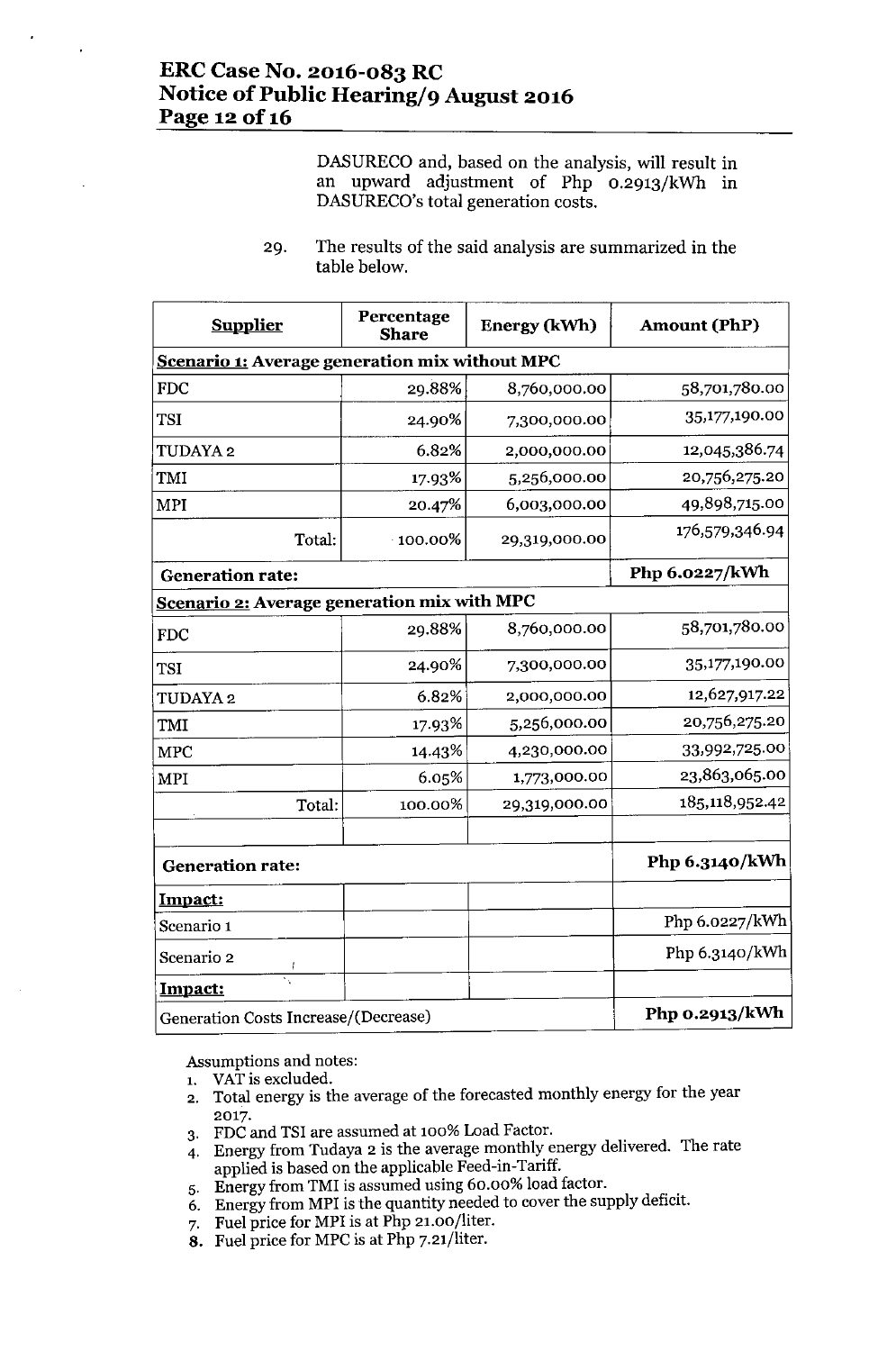# **MOTION FOR CONFIDENTIAL TREATMENT OF INFORMATION**

- 30. As mentioned above, the financial model attached as **Annex** "L" is hereby submitted under a motion to treat information confidential.
- 31. The financial model discloses the basis for the tariff under the PSA. It includes all the formulas and calculations as well as the assumptions and values considered therein.
- 32. In accordance with Section 1, Rule 4 of this Honorable Commission's Rules of Practice and Procedure ("ERC Rules"), Applicant MPC respectfully moves that the financial model be treated as confidential information for the following reasons:
	- 32.1. The financial model qualifies as a "trade secret" as contemplated under existing jurisprudence.
	- 32.2. In the case "Air Philippines Corporation vs. Pennswell Inc,"<sup>1</sup> the Supreme Court defined "trade secret" as follows:

"A trade secret is defined as a plan or process, tool, mechanism or compound known only to its owner and those of his employees to whom it is necessary to confide it. The definition also extends to a secret formula or process not patented, but known only to certain individuals using it in compounding some article of trade having commercial value. A trade secret may consist of any formula, pattern, device, or compilation of information that (1) is used in one's business; and (2) gives the employer an opportunity to obtain advantage over competitors who do not possess the information. Generally, a trade secret is a process or device intended for continuous operation of the business, for example, a machine or formula, but can be a price list or catalogue or specialized customer list. It is indubitable

**<sup>1</sup> G. R. No. 172835. 13 December 2007.**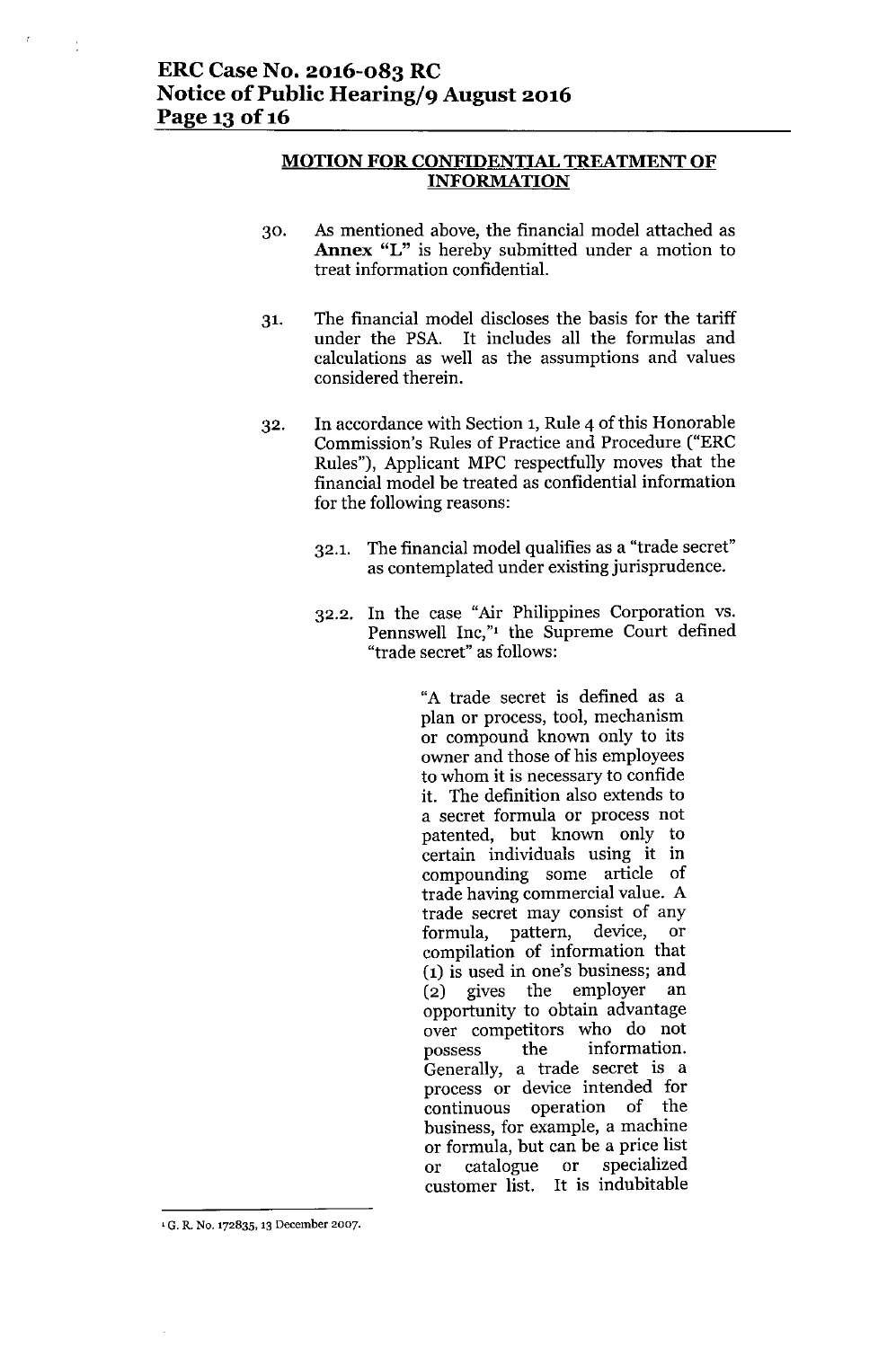# **ERCCase No. 2016-083 RC Notice of Public Hearing/9 August 2016 Page 140f16**

that trade secrets constitute proprietary rights."

- 33. Also, the financial model was prepared and developed for the exclusive use of MPC, and is designed for the specific use of the company in its power generation business. Consequently, should the financial model be disclosed to the public, it could easily be copied or used by MPC's competitors or other entities engaged in the power business for their own benefit, and to the prejudice of MPC. Thus, the commercial value of the said model will be diminished significantly.
- 34. Given the foregoing, the financial model qualifies as "confidential information" as defined under Section 2, Rule 4 of the ERC Rules.
- 35. In accordance with Section 1 (b), Rule 4 of the ERC Rules, an electronic copy of the financial model is contained in one compact disc and submitted in a sealed envelope marked with the word "Confidential."
- 36. Further, all parties furnished copies of the present Application are not furnished copies of the documents subject the present motion.
- 37. In accordance with Sections 3 and 4, Rule 4 of the ERC Rules, Applicant MPC reserves the right to use the financial model and its contents as evidence, and respectfully moves for the issuance of a Protective Order.

#### **ALLEGATIONS IN SUPPORT OF THE MOTION FOR PROVISIONAL AUTHORITY**

- 38. As discussed above, PSALM has significantly reduced its firm supply commitments to DASURECO. Also, supply from PSALM is unreliable as PSALM often delivers much less than its supply allocation to DASURECO. Further, the El Niño phenomenon currently being experienced by the country has significantly reduced PSALM's supply, as it is heavily dependent on hydroelectric power.
- 39. In addition, the power demand in DASURECO's franchise area is steadily increasing.
- 40. Thus, in order of to help ensure sufficiency of power supply to DASURECO's customers, the supply under the PSAmust be available in a timely manner.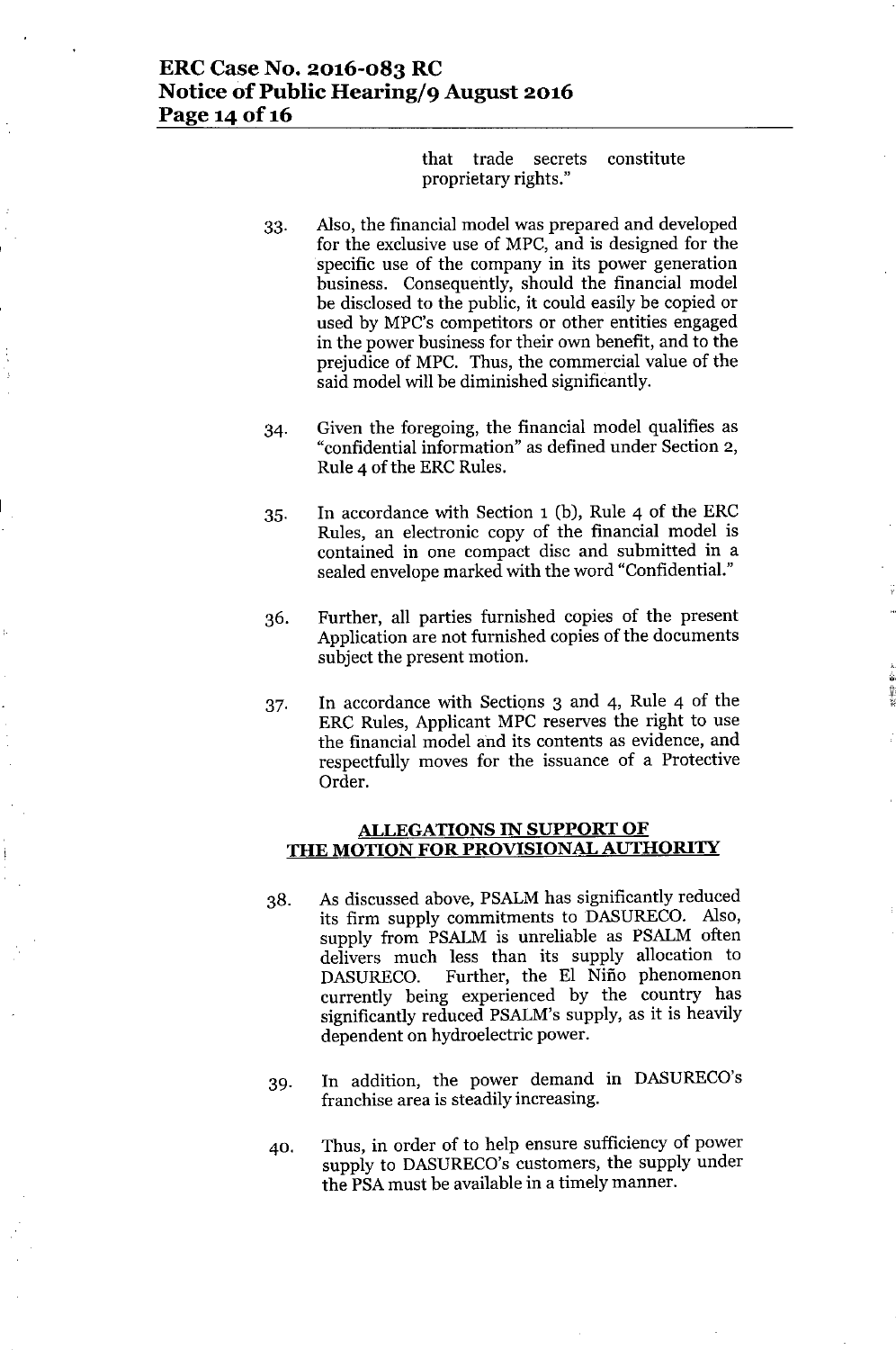# **ERCCase No. 2016-083 RC Notice** of Public **Hearing/9 August 2016 Page 15 of 16**

- 41. Since the MPC Power Plant is already existing and operating, it can readily supply power to DASURECO under the PSA as soon as the prayer for provisional authority is granted. A provisional authority will help ensure sufficiency of DASURECO's supply in a timely manner, especially in view of the effects of the EI Nino phenomenon on DASURECO's power supply.
- 42. In view of the foregoing, Joint Applicants respectfully move for the provisional approval of the instant Application pursuant to Rule 14 of the ERC Rules of Practice and Procedure.

A copy of a sworn statement supporting the said motion is attached hereto as Annex *"V."*

- 43. DASURECO and MPC prayed that the Commission will:
	- a) issue an Order declaring the financial model attached hereto as Annex "L" as confidential information within the purview of Rule 4 of the ERC Rules, as well as directing that the financial model be treated with confidentiality and be protected from public disclosure;
	- b) issue the corresponding Protective Order in accordance with Section 2 and 4 of the said Rule 4;
	- c) immediately issue an Order provisionally approving the present Joint Application; and
	- d) after due hearing, render judgment approving the Power Sales Agreement subject of the instant Joint Application, as well as the generation rate and adjustment mechanisms indicated therein.
	- e) Grant such other just and equitable relief under the premises.

The Commission has set the application for initial hearing, expository presentation, pre-trial conference and evidentiary hearing on presentation, pre-trial conference, and presentation of evidence on **09 November 2016 (Wednesday) at ten o'clock in the morning (10:00 A.M.) at DASURECO'sPrincipal Office at Brgy. Cogon, Digos City, Davao del Sur.**

All persons who have an interest in the subject matter of the proceeding may become a party by filing, at least five (5) days prior to the initial hearing and subject to the requirements in the ERC's Rules